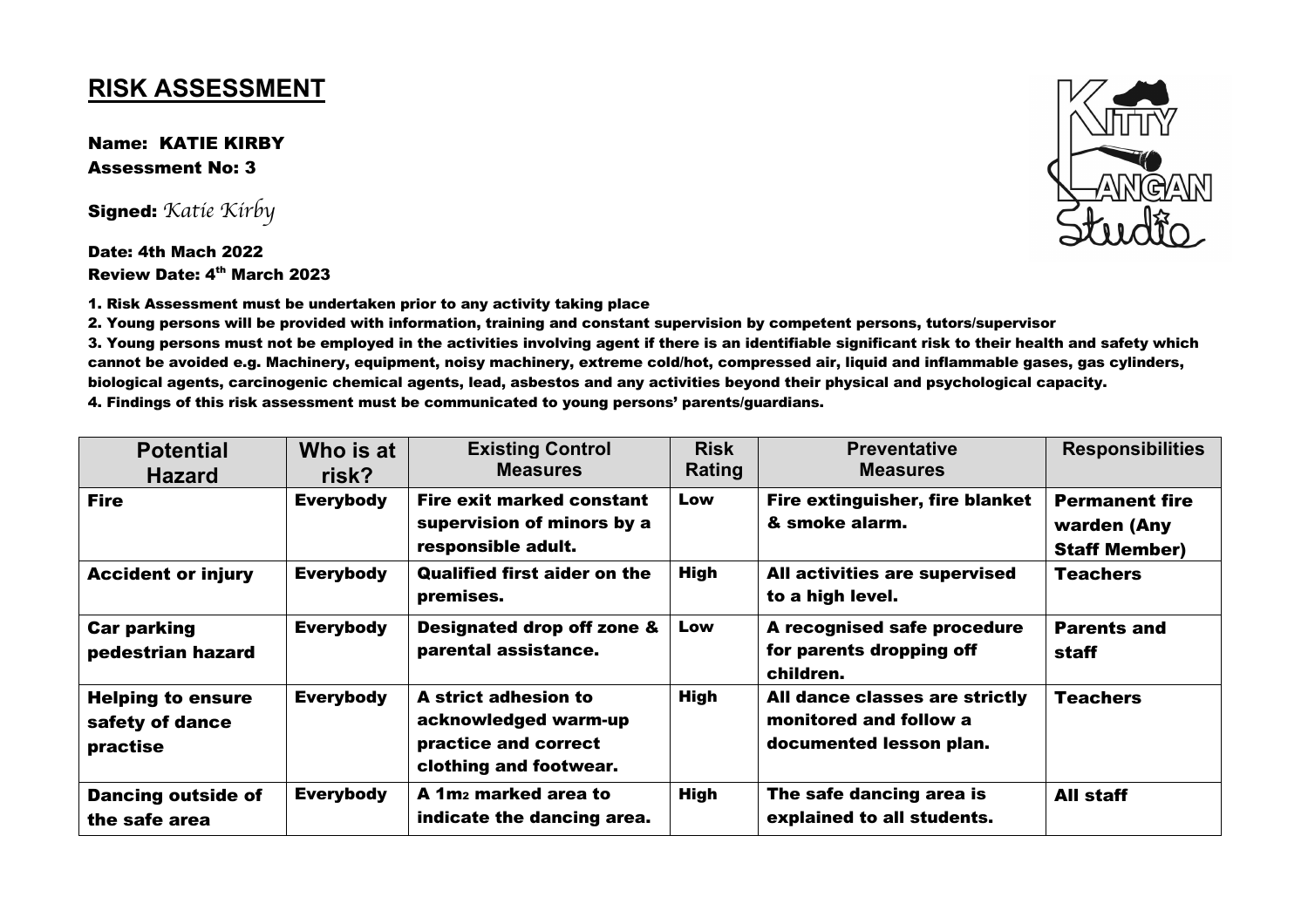| <b>Temperature</b><br>and ventilation<br>of the studio<br><b>Cleaning</b>                                                                       | <b>Everybody</b><br><b>All minor</b> | 2 heating appliances, 2<br>cooling appliances, air<br>purifiers and the doors can<br>open safely.<br>All cleaning appliances are                        | <b>Medium</b><br>Low | 2 large fans and 2 fixed<br>heaters have been put in<br>place to help ventilate and<br>heat the area.<br>All young children are               | <b>All staff</b><br>All staff           |
|-------------------------------------------------------------------------------------------------------------------------------------------------|--------------------------------------|---------------------------------------------------------------------------------------------------------------------------------------------------------|----------------------|-----------------------------------------------------------------------------------------------------------------------------------------------|-----------------------------------------|
| cupboard in<br>studio                                                                                                                           | <b>students</b>                      | stored in a cupboard that<br>is locked.                                                                                                                 |                      | supervised at all times and<br>have no access to the<br>cupboard.                                                                             |                                         |
| <b>Losing a young</b><br>person                                                                                                                 | <b>AII</b><br><b>students</b>        | Young people will need to<br>ask permission to leave<br>the room to go to the toilet<br>and only 1 child at a time<br>will be allowed to go.            | Low                  | No outside access unless<br>supervised. Staff are to<br>ensure young people are<br>signed in and out of the room<br>using a virtual register. | All staff                               |
| <b>Hazards during</b><br>games and<br><b>activities</b>                                                                                         | <b>AII</b><br><b>students</b>        | The general environment<br>where the games and<br>activities will be played<br>will be free of obstacles<br>and floors will be dry and<br>free of dirt. | <b>Medium</b>        | Participants are supervised at<br>all times, including during<br>break times.                                                                 | All staff                               |
| <b>Unauthorised or</b><br>inappropriate behaviour<br>towards young people<br>by staff, the public,<br>spectators e.g. taking<br><b>pictures</b> | <b>AII</b><br><b>students</b>        | All staff are CRB checked<br>and parental consent<br>forms regarding<br>photographs<br>will have been completed<br>by the parents of all<br>involved.   | <b>Medium</b>        | All sessions are supervised by<br>suitably trained member of<br>staff or volunteer                                                            | All staff                               |
| <b>Loss of vital staff due</b><br>to illness                                                                                                    | <b>All Staff</b>                     | <b>Health forms provided to</b><br>complete in advance<br>cleaning equipment<br>provided, PPE equipment<br>may be worn by choice                        | <b>Medium</b>        | <b>Internal contingency plans</b><br>that allow staff to cover<br>responsibilities to ensure<br>smooth running of business                    | <b>Management &amp;</b><br><b>Staff</b> |